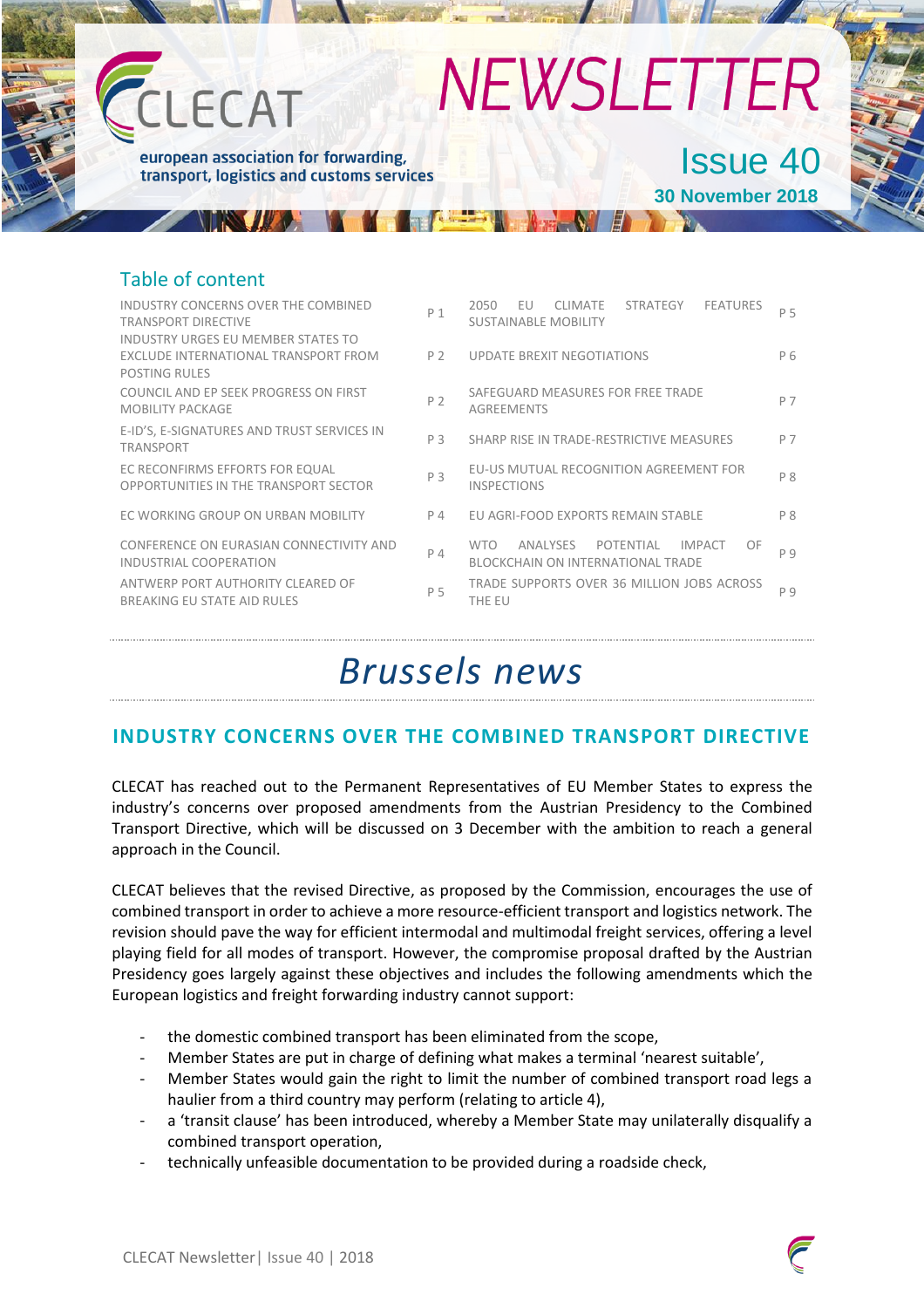- Member States will not be obliged to prepare a regular report on the state of combined transport.

CLECAT has alerted the Permanent Representatives to the likely consequence of a very restrictive directive with regards to the road leg, which is that logistics companies will abandon combined transport and simply make use of road freight transport operations. The risks of non-compliance and sanctions becomes obvious in case of many different national rules and interpretations.

## **INDUSTRY URGES EU MEMBER STATES TO EXCLUDE INTERNATIONAL TRANSPORT FROM POSTING RULES**

In a joint letter to the Member States Representatives to the EU, CLECAT, EEA and FIATA have expressed their severe concerns over the Austrian Presidency's proposal on the *lex specialis* regarding the posting of workers, which will be discussed during the upcoming Transport Ministerial Council on 3 December with the aim to reach a general approach.

The joint industry statement, issued on behalf of shippers, freight forwarders and express carriers, urges the Member States to reject the Austrian Presidency's proposal on the *lex specialis* and opt for a full exclusion of the international transport from posting rules. Excluding bilateral transport plus two additional transport activities on the way to the Member State of destination, alongside another two activities on the same way back to the Member State of establishment (as proposed by the Austrian Presidency, is far from sufficient to guarantee a well-functioning internal market for road transport. In addition, the compromise does not lead to better regulation as the stated objective of better enforcement will not be reached.

Considering the adverse impact of the Austrian Presidency's proposal on the transport and logistics operations as well as on the environment, the industry believes that the only reasonable way forward is to reject any text that falls short of completing the EU Single Market for transport and to fully exclude international transport from posting rules.

The joint industry statement is available [here.](https://www.clecat.org/media/Joint%20Statement%20-%20CLECAT_EEA_FIATA%20-%20lex%20specialis.pdf)

### **COUNCIL AND EP SEEK PROGRESS ON FIRST MOBILITY PACKAGE**

As the European Parliament's Transport (TRAN) Committee's compromise on the first Mobility Package was rejected during the Plenary vote in July 2018, the Rapporteurs involved (MEP Van de Camp, MEP Ertug and MEP Kyllonen) have been exploring how to move forward (both procedurally and content-wise) on the unresolved issues (rules on cabotage, the regime for the posting of drivers in international transport, resting periods taken at dedicated parking areas, and the obligation for drivers to return home).

The TRAN Committee will vote on a new compromise on the Mobility Package on 13 December –After this the intention is to take the compromise to vote in Plenary in January 2019.

After two failed attempts by the Austrian Presidency to progress on the package in COREPER, the Austrian Compromise will go for a General Approach at the Transport Council next week Monday on 3 December. The above article refers. See also [the background brief](https://www.consilium.europa.eu/media/37185/background_transport-dec-en-2018.pdf) from the Council.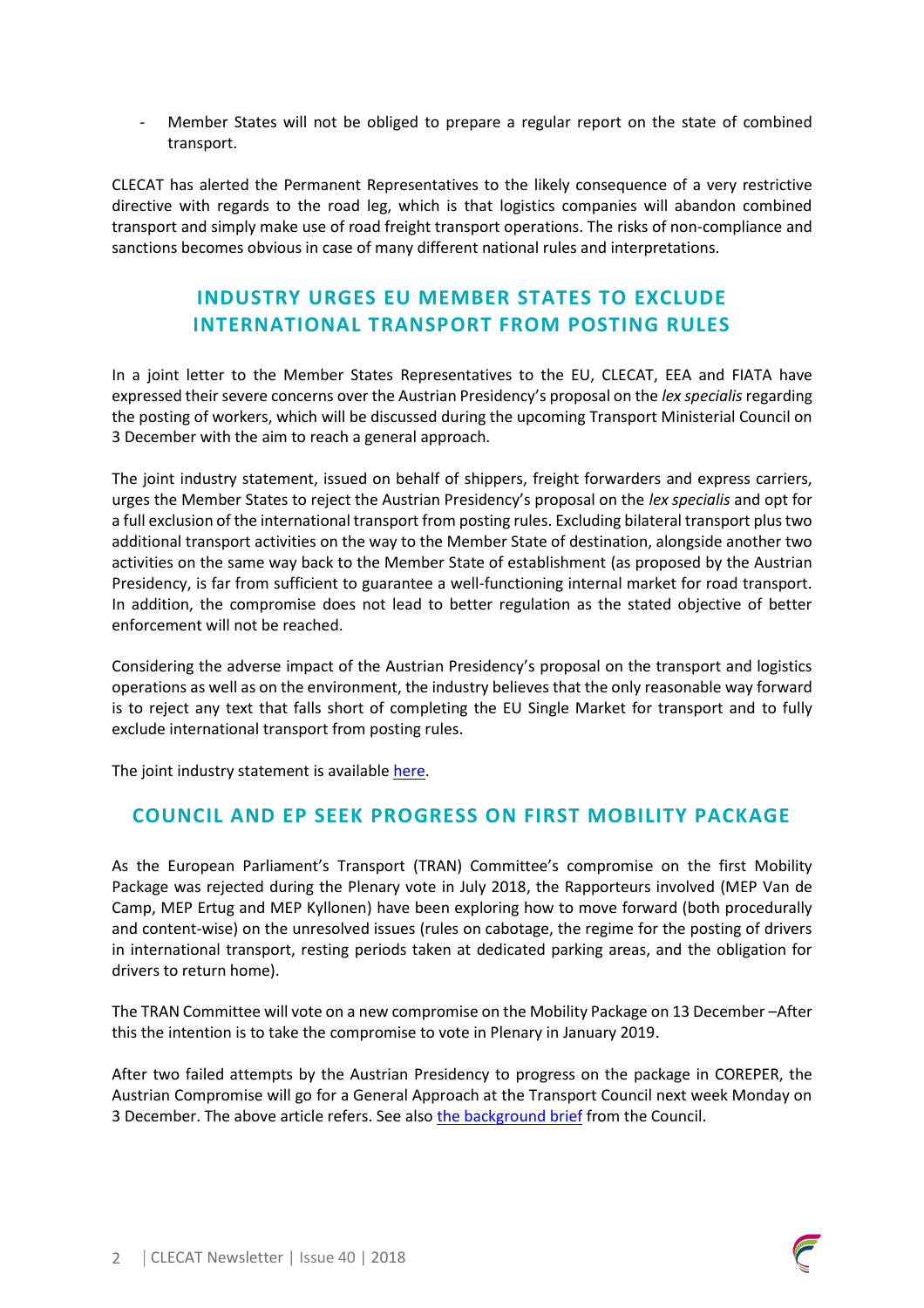# **E-ID'S, E-SIGNATURES AND TRUST SERVICES IN TRANSPORT**

As part of the European Commission's ongoing study to support the uptake of e-ID's, e-Signatures and and trust services among smaller and medium sized companies [\(eIDAS4SMES\)](https://ec.europa.eu/digital-single-market/en/eidas-smes), a conference was organised on the 26 November by the European Commission. The participants from various backgrounds discussed how th[e eIDAS regulation](https://ec.europa.eu/digital-single-market/en/discover-eidas) can support the digitalisation of SMEs in Europe, to gather feedback and discuss actions for the future. A panel of experts from the legal, fintech, transport and ecommerce sector discussed the needs of SMEs to foster the uptake of eID and trust services in their day to day operations. CLECAT presented the views for the logistic and transport sector.

CLECAT argued that in the logistic industry exchange of data will become fully digital within the next years. This provides many opportunities for especially SME's, as digitalisation and automation of administrative processes in transport are the main way to deal with increasing rules, regulations and barriers in international trade, while at the same time the consumer is promised next day delivery for free. However, cyber security and knowing who a company is doing business with are also becoming increasingly important. Therefore, an improved uptake of the use of e-signatures and e-ID's is also of great importance.

In order to increase this uptake, CLECAT considers that several aspects need to be improved. The eIDAS regulation itself provides a lot of opportunities, however, the implementation in practice is not always as it was originally intended. A main issue is that the difference between a natural and legal person is not always respected, which means that individual employees have to act on their own behalf instead of on behalf of the company they work for. Next to that, acquiring personal e-signatures



and e-ID's can be a costly and lengthy process, which can mean that if an employee works temporarily at a company, he or she might not work there anymore by the time the e-signature is acquired.

Another major issue is a lack of solutions for system-to-system (S2S) communication. In transport, an SME can have numerous transactions a day with high time-pressure. They need specialised software which can process data in an efficient manner (not a webform) and need to be able to exchange data with other businesses and authorities in an automated way (S2S). The way e-signatures are often implemented currently, prevents this way of communication and automation, leading to more manual work and a halt in innovation and efficiency improvement.

Nonetheless, CLECAT believes that the eIDAS regulation can be very helpful in further digitalising trade and transport, if it is implemented as intended, and therefore CLECAT fully supports the Commission's efforts in promoting the use of eIDAS.

For CLECAT's presentation please visit: [eIDAS for SMEs in transport](https://www.clecat.org/media/eIDAS%20conference%20-%20CLECAT%20-%20November%202018%20.pdf) 

## **EC RECONFIRMS EFFORTS FOR EQUAL OPPORTUNITIES IN THE TRANSPORT SECTOR**

One year ago Transport Commissioner Violeta Bulc launched together with the European Economic [and Social Committee \(EESC\)](https://ec.europa.eu/transport/themes/social/news/2017-11-27-commissioner-bulc-and-eesc-president-georges-dassis-launch-platform_en) th[e EU Platform for Change](https://ec.europa.eu/transport/themes/social/women-transport-eu-platform-change_en) to create equal opportunities in the transport

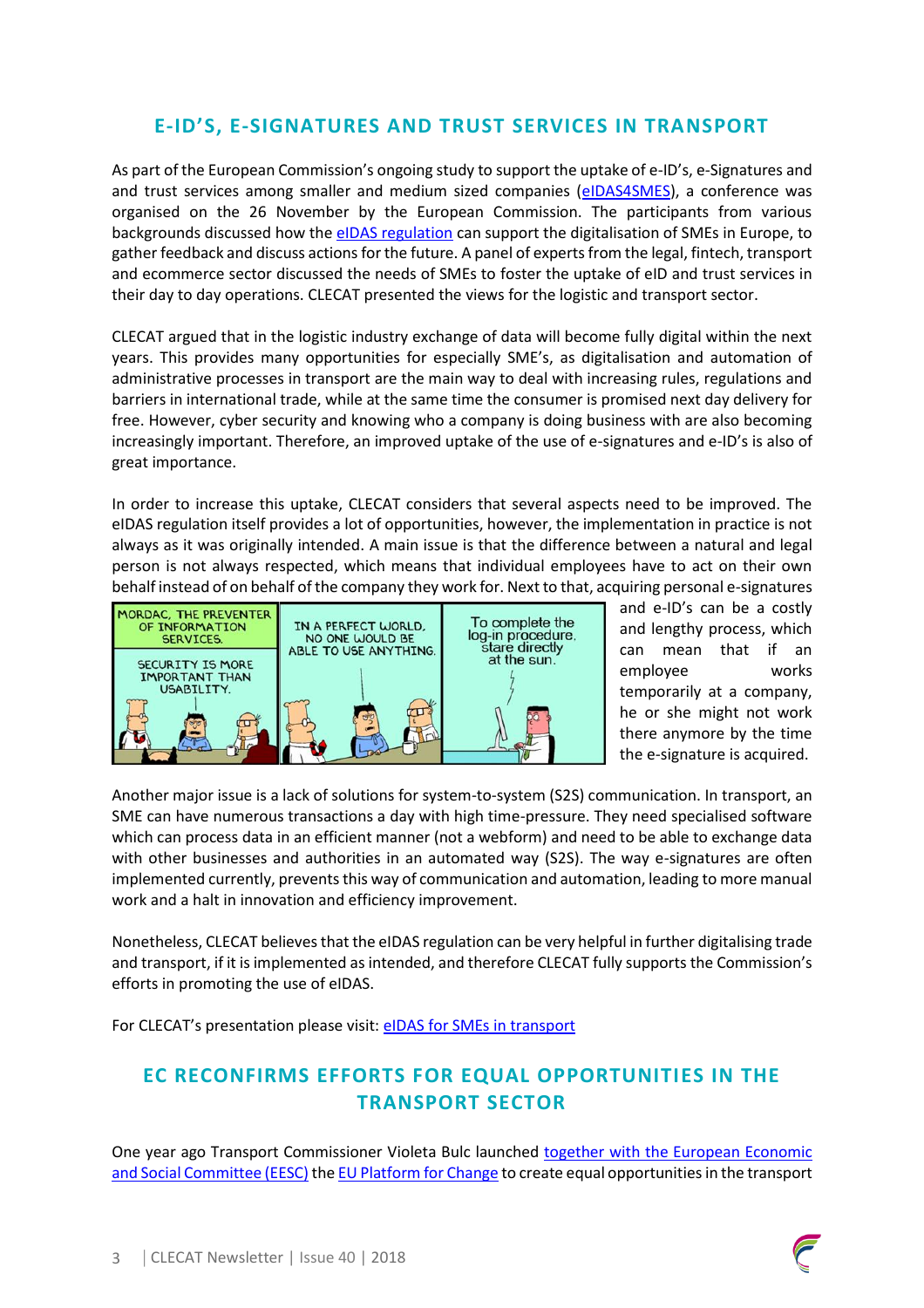sector. Today the conference on 'How to attract women to the transport sector' takes stock of what has been achieved in the meantime: So far, 22 members have joined the Women in Transport EU Platform for Change. Numerous EU employers' and workers' associations from across all modes of transport as well as four EU Member States, Austria, Croatia, Spain and Sweden, and agencies such as the Spanish Aviation Safety Agency, and the EU Agency for Railways ERA, support now actively the Platform to increase female employment in the sector.

The Platform enables stakeholders to highlight their specific initiatives in favour of gender equality in the transport sector and to exchange [good practices.](https://ec.europa.eu/transport/themes/social/women-transport-eu-platform-change_en)

The conference brought together 200 stakeholders to discuss the main challenges that prevent women to join the transport sector and possible solutions. To support stakeholders in their efforts, the Commission has initiated two studies, which will be presented at today's event. The first one, *"Making the EU transport attractive to future generations"* can already be consulted [online.](https://ec.europa.eu/transport/themes/social/studies/social_en) The second one identifies measures that companies can put in place to increase their gender balance. Preliminary results will be discussed at the event while the full report will be published shortly thereafter.

# *Road*

### **EC WORKING GROUP ON URBAN MOBILITY**

On 29 November, CLECAT attended the second stakeholder workshop on Urban Vehicle Access Regulations (UVAR) organised by the European Commission's DG MOVE.

The aim of the stakeholder working group is to produce a guidance document on UVARs, which shall be presented to the Expert Group on Urban Mobility (EGUM) for further action. The guidance document is based on the [UVAR study,](https://ec.europa.eu/transport/sites/transport/files/uvar_final_report_august_28.pdf) which was conducted by DG MOVE in 2017. However, this guidance document shall be more concise and provide common views on the European level.

CLECAT is part of the working group which is tasked with the drafting of the chapter on Best Practices for UVARs. Within the ambit of the work carried out in the group, the focus is put on the design and type of UVAR which is most effective to achieve the policy goal, consultation procedures, information sharing and enforcement. The main outcome of the chapter is the creation of a list of principles which cities should consider when developing UVARs.

# *Rail*

# **CONFERENCE ON EURASIAN CONNECTIVITY AND INDUSTRIAL COOPERATION**

Last week, CLECAT attended the second EurAsian Connecitivity and Industrial Cooperation Forum, organised by FERRMED. The Forum discussed the new challenges in infrastructure, operations and rolling stock on the trans-EurAsian Silk Road railway land bridge. The aim of the forum is to develop guidelines and promote corresponding actions in a business-focused approach to achieve the goals of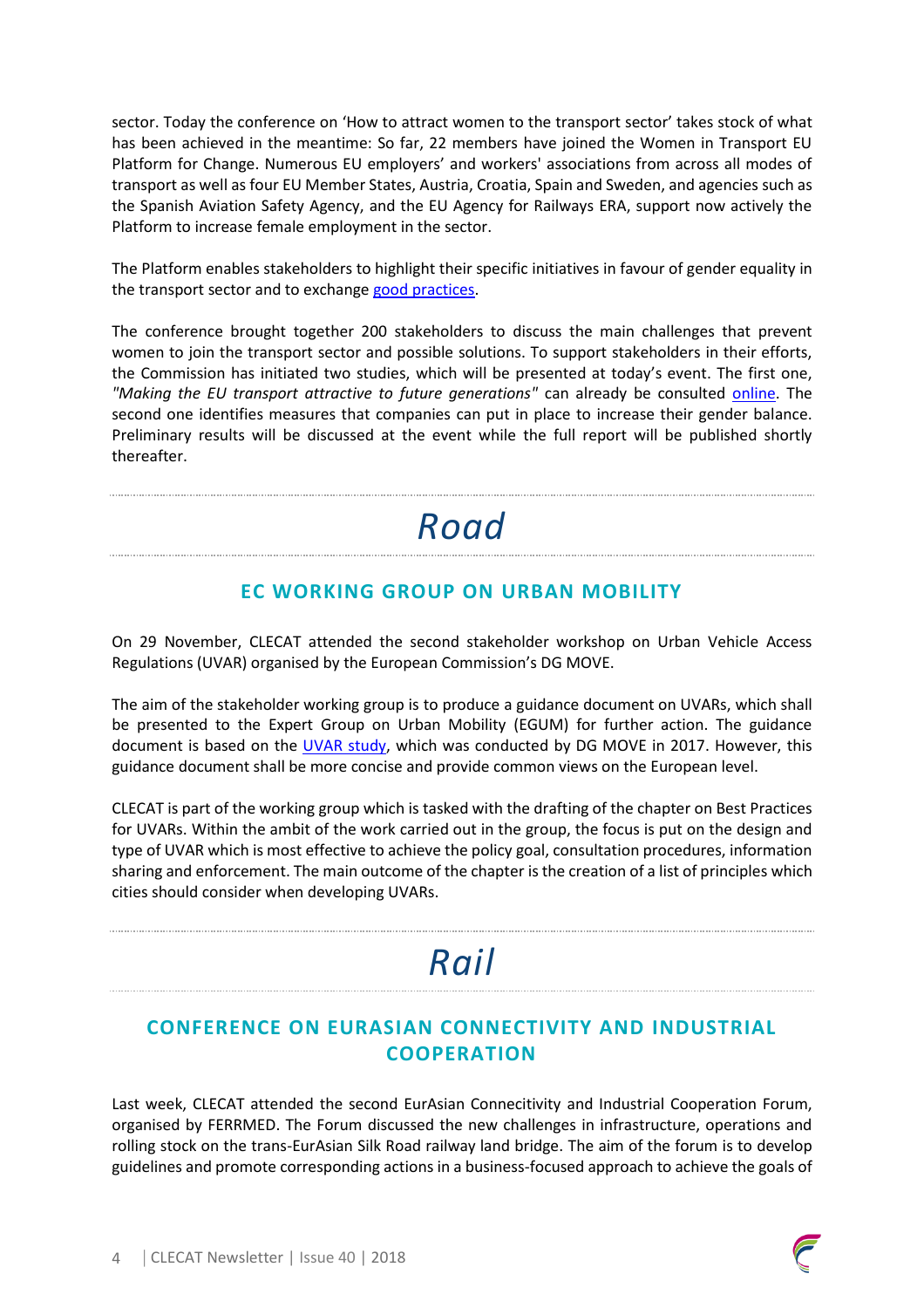China's Belt and Road Initiative (BRI) and the EU's policy strategy on sustainable connectivity between Europe and Asia.

The forum provided an insight into a business-oriented approach for the enhancement of the trans-European and trans-Eurasian rail freight system, as well as the trans-Eurasian trade trends and their influence on multimodal transport modes. Regarding the infrastructure, proposals for selective and business-oriented developments were presented. The main targets related to train length, loading gauge, bottlenecks, missing links and gauge-break points

# *Maritime*

## **ANTWERP PORT AUTHORITY CLEARED OF BREAKING EU STATE AID RULES**

Following a two-year investigation into whether Antwerp Port Authority broke EU state aid rules in dealing with its two major container terminal operators during the global financial crisis, the European Commission has ruled that it had acted as a private investor would have.

In 2004, the Antwerp Port Authority concluded concession agreements with PSA and DP World on the operation of its newly built facilities in the port's Deurganckdok area for 42 years each. If the terminal operators did not meet the minimum tonnage requirements, set by the individual agreements, they would be required to pay compensation to the port authority.

Due to the financial crisis that started in 2009, neither PSA nor DP World met these requirements. In March 2013, rather than claiming compensation, the Antwerp Port Authority reactively lowered the minimum tonnage requirements, reducing the amount of compensation due by each of the operators by 80%. This led to a competing terminal operator's formal complaint to the European Commission, stating that EU state aid rules had been broken, consequently distorting market competition.

However, the Commission's ruling, issued last week, cleared the port authority of breaking the state aid rules. According to the Commission's competition authorities, "in the context of the economic crisis, a certain adjustment of the minimum tonnage requirements was justifiable, since container volumes and traffic decreased in all major ports in Europe, including Antwerp." The Commission further concluded that, given the importance of container operations to Antwerp, a privately-owned port authority would have acted in the same way.

More information availabl[e here.](https://theloadstar.co.uk/two-year-probe-clears-port-antwerp-breaking-eu-state-aid-rules/)

# *Sustainable Transport*

# **2050 EU CLIMATE STRATEGY FEATURES SUSTAINABLE MOBILITY**

On 28 November, the European Commission unveiled its strategic long-term vision for tackling climate change in Europe by 2050. The strategy sets out eight scenarios, ranging from an 80% cut to net-zero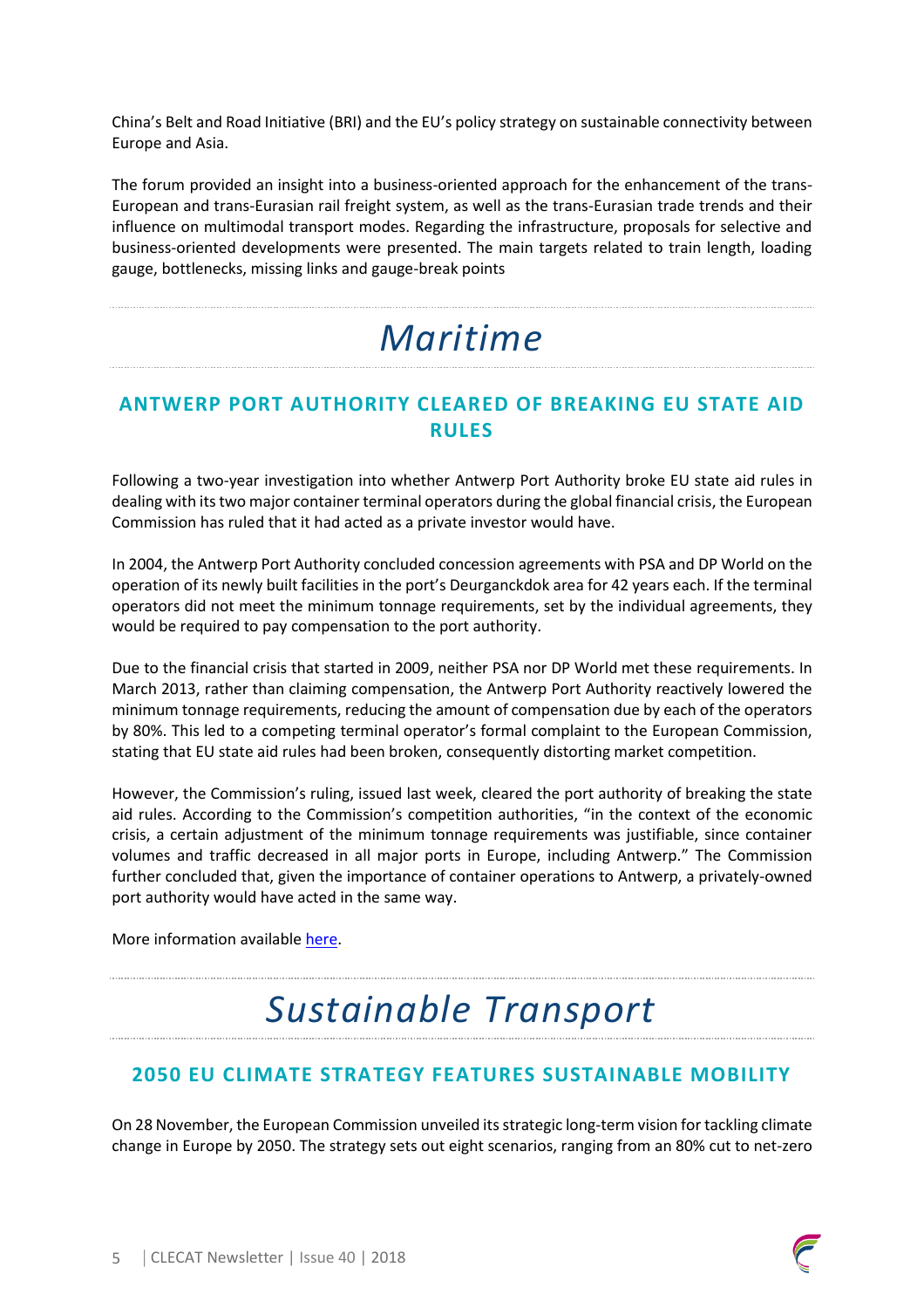emissions, where the most ambitious scenario would make Europe the world's first major economy to go fully carbon-neutral.

The road to carbon neutrality would require joint action in severalstrategic areas, among which a shift to truly sustainable mobility. First, all transport modes need to contribute to the decarbonisation of the mobility system. Second, a more efficient organisation of the entire mobility system based on digitalisation, data sharing and interoperable standards is of utmost importance. Eventually, the transition towards net-zero emissions requires the necessary infrastructure, i.e. the completion of the Trans-European Transport Networks by 2030 and the comprehensive network by 2050.

The EU Member States are expected to agree on a final approach next year, with a view to submit it to the United Nations in 2020. However, finding an agreeing on the issue will be difficult, with such countries as Poland and Germany struggling to meet their commitments, and others such as Denmark, Sweden and Spain seeking a more ambitious commitment.

The Commission's Communication can be found [here.](https://ec.europa.eu/clima/sites/clima/files/docs/pages/com_2018_733_en.pdf)

# *Brexit*

### **UPDATE BREXIT NEGOTIATIONS**

In a special meeting on 25 November, the European Council endorsed the [Agreement on the](https://www.consilium.europa.eu/media/37099/draft_withdrawal_agreement_incl_art132.pdf)  [withdrawal of the United Kingdom](https://www.consilium.europa.eu/media/37099/draft_withdrawal_agreement_incl_art132.pdf) of Great Britain and Northern Ireland from the European Union and the European Atomic Energy Community. On this basis, the European Council has invited the Commission, the European Parliament and the Council to take the necessary steps to ensure that the agreement can enter into force on 30 March 2019, so as to provide for an orderly withdrawal.

The European Council also approved the Political Declaration setting out the framework for the future [relationship](http://data.consilium.europa.eu/doc/document/XT-21095-2018-INIT/en/pdf) between the European Union and the United Kingdom. The European Council restated the Union's determination to have as close as possible a partnership with the United Kingdom in the future in line with the Political Declaration. The Union's approach will continue to be defined by the overall positions and principles set out in the previously agreed [European Council's guidelines.](https://www.consilium.europa.eu/media/33458/23-euco-art50-guidelines.pdf) The European Council thanked Michel Barnier for his tireless efforts as the Union's chief negotiator and for his contribution to maintaining the unity among EU27 Member States throughout the negotiations on the withdrawal of the United Kingdom from the European Union.

As things stand in the UK, it looks unlikely that Theresa May ca[n get the deal through the Parliament.](https://www.parliament.uk/business/committees/committees-a-z/commons-select/exiting-the-european-union-committee/news-parliament-2017/withdrawal-agreement-evidence-17-19/) The Members of the Parliament will vote on Tuesday, 11 December. Labour and all the other opposition parties in the House of Commons have said they will vote against it. Dozens of Conservative MPs - some reports say as many as 80 - are also opposed to it. And Northern Ireland's Democratic Unionist Party, who Mrs May relies on to keep her in power, have also said they will vote against it. Brexiteers say it is not what people voted for and it could keep the UK tied to the EU indefinitely, without any say over its rules. Some have even argued that it would be worse than staying in the EU. Remainers also argue that it is a worse deal for the UK than staying in the EU.

It is hard to say for certain what would happen if the UK Parliament would not accept the withdrawal agreement. There are number of possible scenarios, including a no-deal scenario (the UK will become a third country to the EU as of March 2019), there could be another vote in Parliament (Mrs May will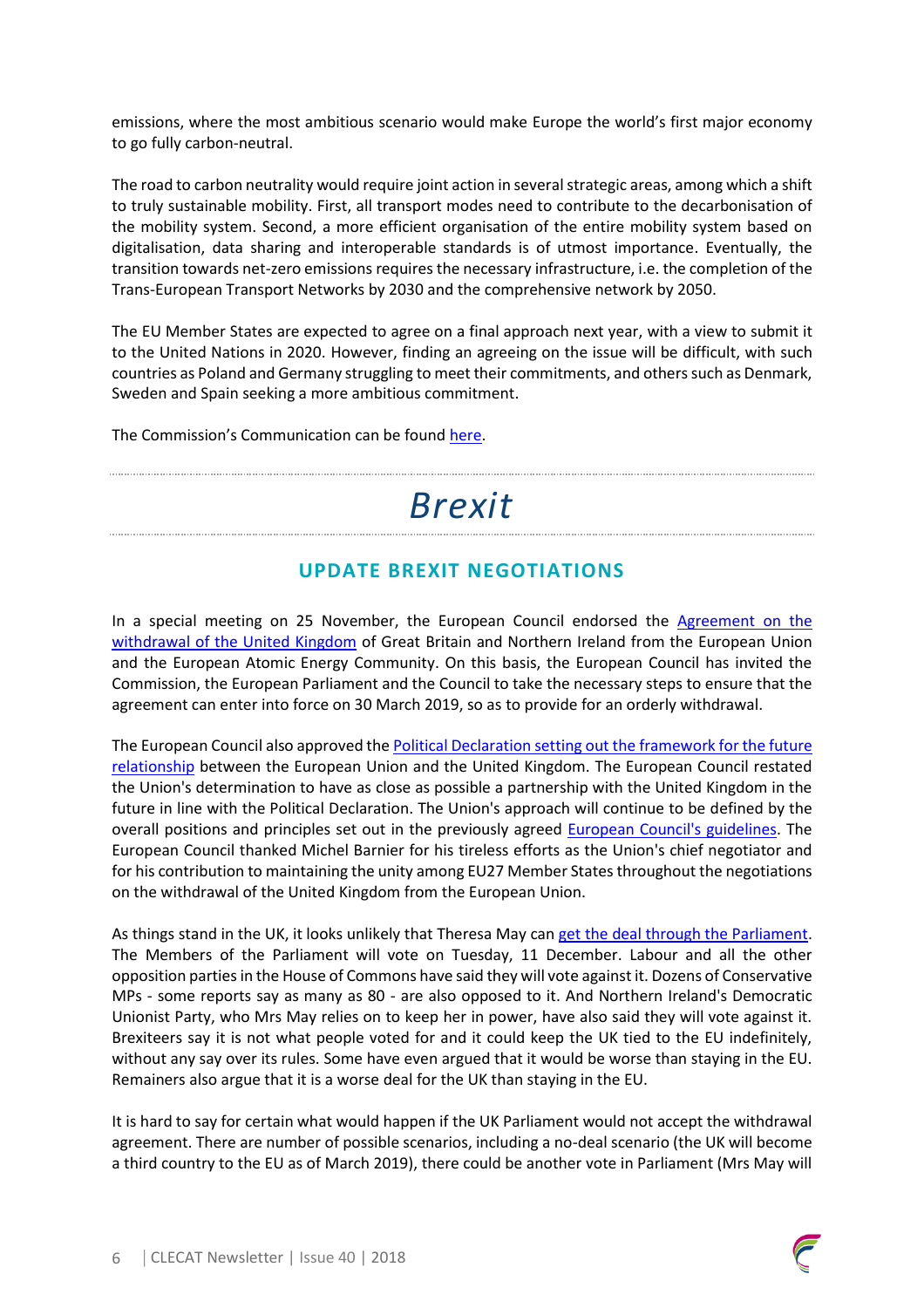get three weeks to make a second attempt), another EU referendum (this can only happen if the government brings forward legislation to hold one and a majority supports it), a general election (which would need a no-confidence vote in the PM), Theresa May is removed by her own MPs and a new leader tries to renegotiate a deal with the EU or lastly, Labour forming a minority government without a general election to have a go at getting its own version of Brexit - centred around a permanent customs union with the EU - through Parliament.

# *Customs*

## **SAFEGUARD MEASURES FOR FREE TRADE AGREEMENTS**

On 28 November, the European Parliament, the Council and the Commission reached a political agreement on an EU horizontal safeguard regulation that will streamline the inclusion of safeguard measures in trade agreements so that they will be applied effectively and consistently**.**

The bilateral trade agreements negotiated by the EU usually contain safeguard mechanisms allowing the EU to temporarily reintroduce custom tariffs when imports under the agreement reach an unexpected high level which might lead to serious economic damage to an EU industry. In the past, the EU adopted separate regulations for the implementation of the bilateral safeguard clauses for each individual trade agreement, even if the rules put in place for each agreement were very similar. The agreed regulation will make the process more efficient, but also more coherent, as the same rules will be applied under all future EU trade agreements.

It is now up to the European Parliament and the Member States to confirm the political agreement and give the final greenlight to the proposal before it can enter into force. The Regulation for the moment foresees the implementation of the EU-Singapore Free Trade Agreement (FTA), the EU-Vietnam FTA and the EU-Japan FTA. Further trade agreements might be added to the scope of the regulation by means of delegated acts.

Given that the agreed regulation will make it easier and faster for the EU to react in case of a sudden surge of imports under bilateral trade agreements, CLECAT advises importers and their logistic service providers to monitor duty developments on their products closely in order to avoid unforeseen changes.

Source: [European Commission](http://trade.ec.europa.eu/doclib/press/index.cfm?id=1948)

### **SHARP RISE IN TRADE-RESTRICTIVE MEASURES**

The World Trade Organization (WTO) issued its 20<sup>th</sup> Monitoring Report on G20 trade measures on 22 November, which seeks to shed light on the latest trends in the implementation of a broad range of policy measures that facilitate as well as restrict the flow of trade.

The report covers new trade and trade-related measures implemented by G20 economies between 16 May and 15 October 2018. While G20 economies continued to implement trade-facilitating measures, the figures show a significant increase in the number and coverage of trade-restrictive measures. G20 economies applied 40 new trade-restrictive measures during the review period, including tariff increases, import bans and export duties. The estimated trade coverage of those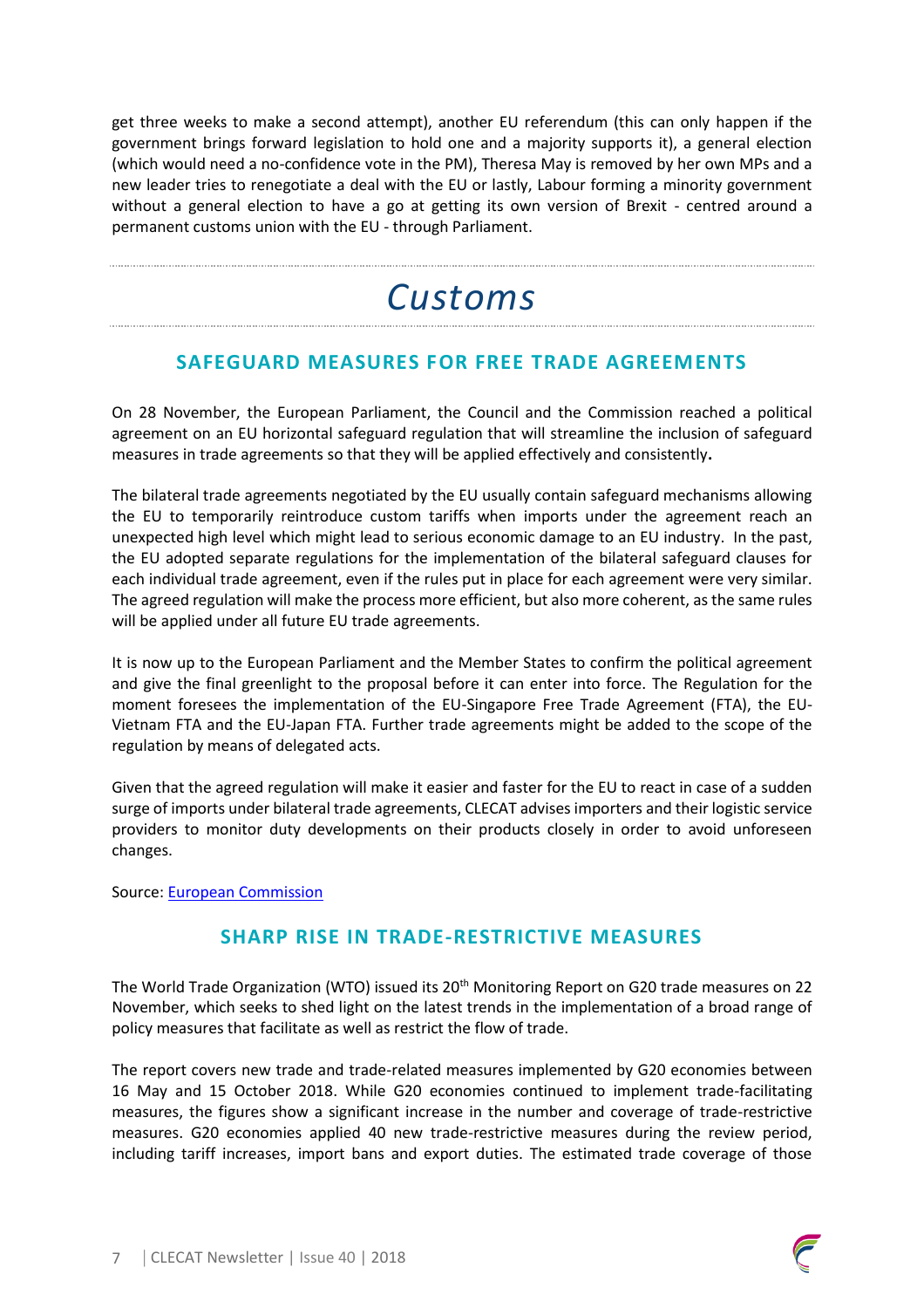measures (USD 480.9 billion) was more than six times larger than that recorded in the previous period and is the largest since it was first calculated in 2012.

A range of other subjects are also covered by the report. For instance, G20 economies continue to be very active in notifying sanitary and phytosanitary (SPS) and technical barriers to trade (TBT) measures. On trade in services, various G20 economies have introduced new measures. Many of these measures are horizontal in nature, affecting different modes of supply across several sectors. Among sector specific measures, most relate to communication, financial, and maritime transport services.

Please click [here](https://www.wto.org/english/news_e/news18_e/g20_wto_report_november18_e.pdf) to read the full report.

#### **EU-US MUTUAL RECOGNITION AGREEMENT FOR INSPECTIONS**

On 29 November, progress was made on the mutual recognition agreement between the EU and the US to recognise inspections of manufacturing sites for human medicines conducted in their respective territories. The US Food and Drug Administration (FDA) confirmed the capability of five additional EU Member States to carry out good manufacturing practice (GMP) inspections at a level equivalent to the US. Belgium, Denmark, Finland and Latvia were included into the mutual recognition agreement on 16 November and Estonia on 28 November 2018.

In June 2017, the European Commission already confirmed that the FDA has the capability, capacity and procedures in place to carry out GMP inspections at a level equivalent to the EU. Since 1 November 2017, EU Member States and the European Medicines Agency (EMA) can rely on inspection results from the FDA. The mutual recognition agreement between EU and US regulators strengthens reliance on each other's inspection's expertise and resources.

The mutual recognition agreement is underpinned by robust evidence on both sides of the Atlantic that the EU and the US have comparable regulatory and procedural frameworks for inspections of manufacturers of human medicines. It is expected to be operational in all EU Member States by 15 July 2019.

Source: [European Commission](https://ec.europa.eu/newsroom/sante/newsletter-specific-archive-issue.cfm?archtype=specific&newsletter_service_id=327&newsletter_issue_id=11972&page=1&fullDate=Thu%2029%20Nov%202018&lang=default)

### **EU AGRI-FOOD EXPORTS REMAIN STABLE**

The latest trade report published by the European Commission indicates that the year on year performance of EU agri-food exports remains remarkably stable with the September 2017 - August 2018 period representing a 0.1% change on the previous 12 months. That was due to a slight decline during August 2018 with exports dropping to €11.3 billion (a decrease of 2%), with imports also falling slightly to  $\epsilon$ 9.1 billion (a drop of 0.6%).

The highest increases in monthly export values were recorded for Algeria, Saudi Arabia and Singapore. In contrast, exports to China fell by the largest amount. There were also drops in exports to both Turkey and Iran. In terms of imports, the imports from the US have sustained their increase by €186 million when compared to the figure from the previous August. South African and Russian imports also performed strongly. Despite that, there were significant decreases in exports from the Ivory Coast, Argentina and Paraguay.

Source: [European Commission](https://ec.europa.eu/info/news/eu-agri-food-exports-remain-stable-2018-oct-26_en)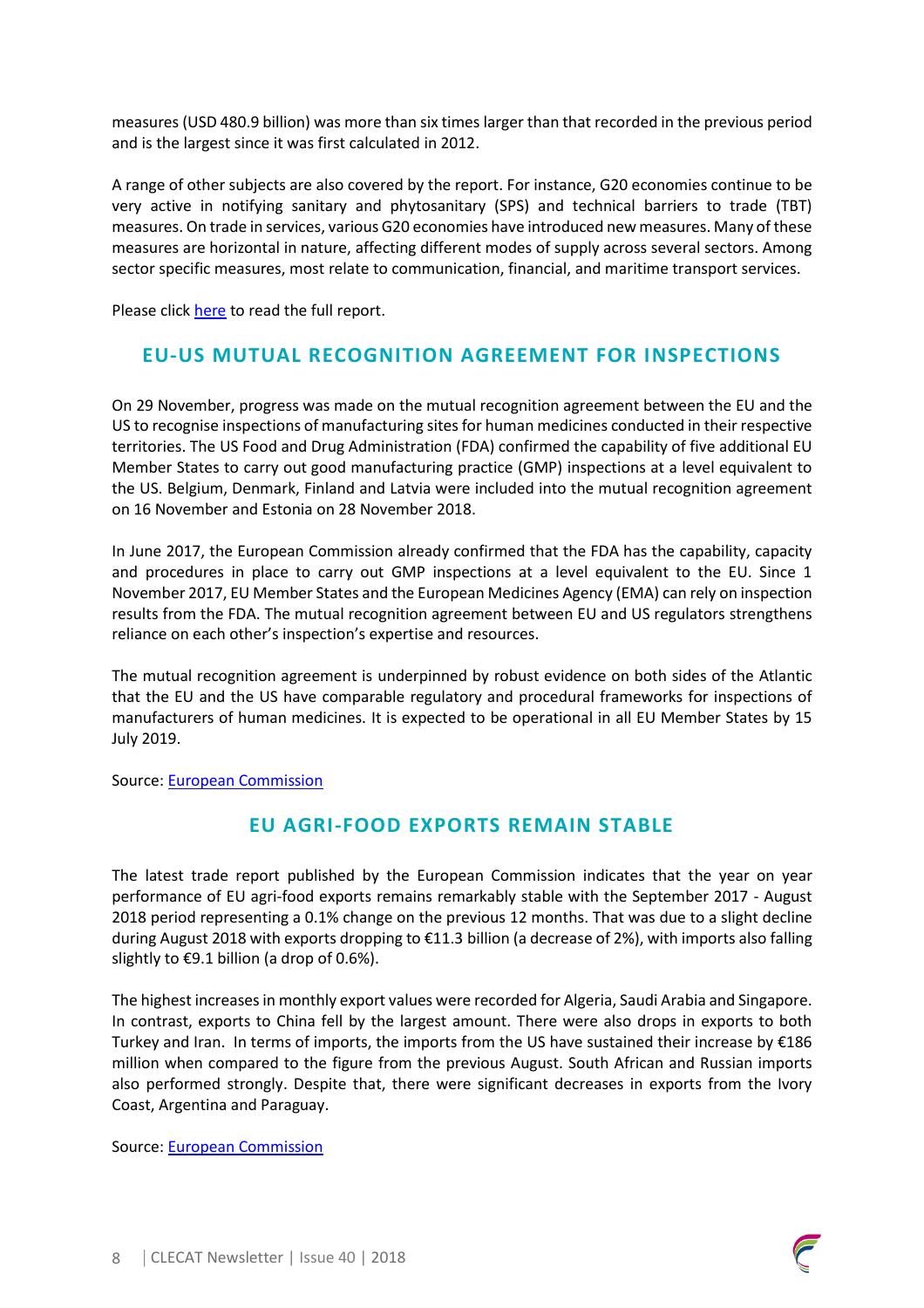# *Digitalisation*

## **WTO ANALYSES POTENTIAL IMPACT OF BLOCKCHAIN ON INTERNATIONAL TRADE**

On 27 November, the World Trade Organization (WTO) launched a new publication entitled "*Can Blockchain revolutionize international trade?",* sparked by the growing global interest and debate on Blockchain.

The publication introduces a basic explanation of the Blockchain technology and goes on to analyse the relevance of its relevance for trade facilitation by reviewing its current and potential application in the various areas covered by WTO rules. The publication provides an insight into the extent to which the Blockchain technology could affect cross-border trade in goods and services and in intellectual property rights. The possibility of reducing trade costs and enhancing supply chain transparency is addressed, as well as the opportunities Blockchain provides for micro, small and medium-sized enterprises.

The publication also discusses various challenges to the wider and more significant impact of Blockchain on international trade. Such challenges include whether the technology can be scaled up for large or complex applications, how immune it is to security threats, to what extent various Blockchain platforms can be used in an integrated manner, and which legal issues need to be ironed out to increase mainstream use of the technology.

The publication argues that the transportation and logistics sector constitutes a fertile ground for Blockchain implementation due to the high number of actors involved and could be deeply transformed. It is noted that the potential benefits that Blockchain offers to the sector are arguably wide-ranging, with the key benefit being the possibility of enhancing collaboration between the various companies involved, while at the same time allowing them to retain control of sensitive information and of who knows what and when.

Click [here](https://www.wto.org/english/res_e/publications_e/blockchainrev18_e.htm) to read the full publication.

# *General*

### **TRADE SUPPORTS OVER 36 MILLION JOBS ACROSS THE EU**

On 27 November, the European Commission published a report entitled *"EU exports to the world: effects on employment and income"*, highlighting the increasing importance of the EU exports for job opportunities in Europe and beyond.

The EU exports to the world support 36 million jobs across Europe, two thirds more than in 2000. The figures also indicate that the highest increases since 2000 have been in Bulgaria (+312%), Slovakia (+213%), Portugal (+172%), Lithuania (+153%), Ireland (+147%), Estonia (+147%) and Latvia (+138%).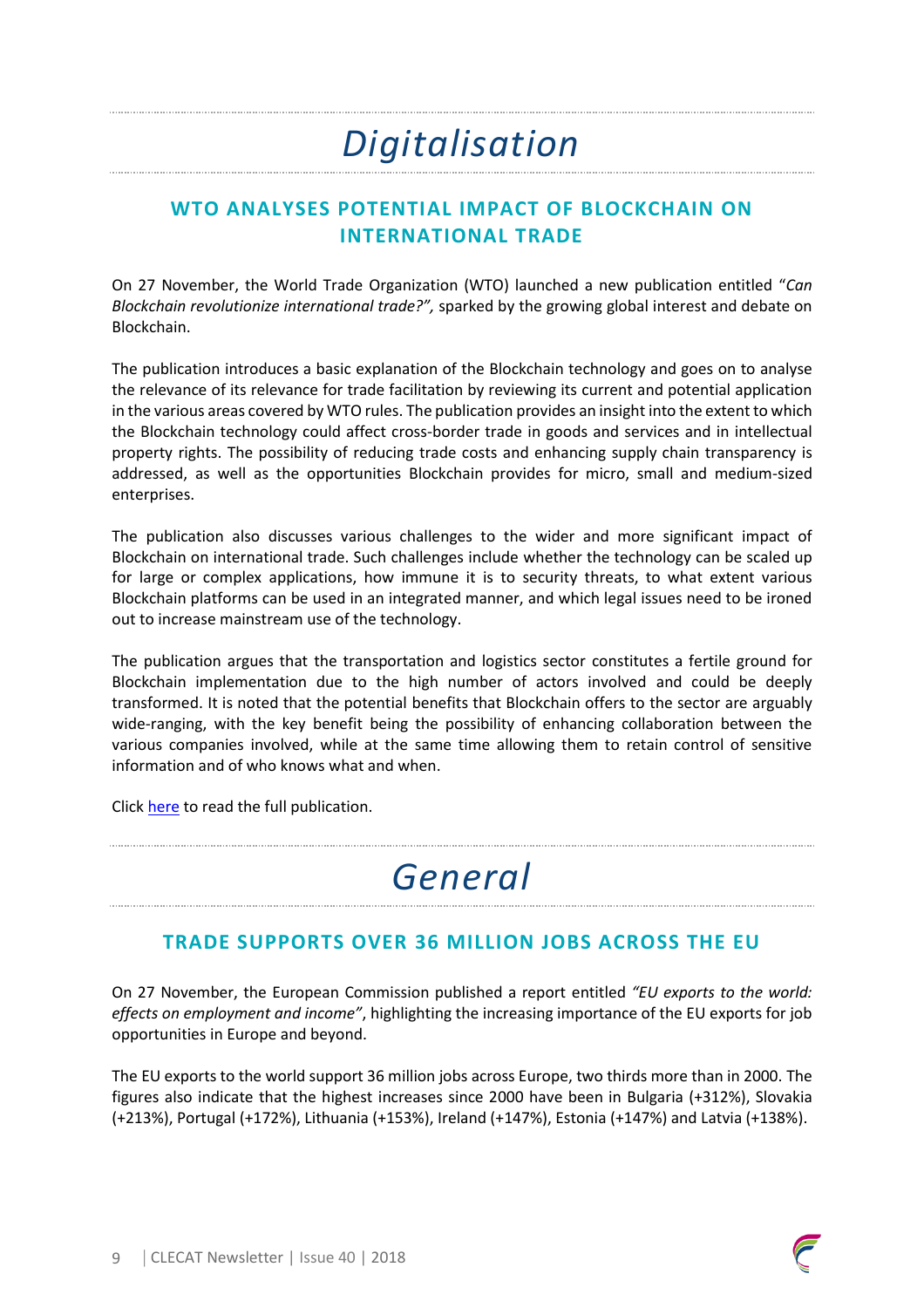In addition, the EU value added generated by the EU exports has kept a growing path since 2000, more than doubling the value added directly or indirectly linked to such exports. In 2017, the EU exports generated €2.3 trillion of value added in the EU.

Source: [European Commission](http://trade.ec.europa.eu/doclib/press/index.cfm?id=1946)

# *Forthcoming events*

### **CLECAT MEETINGS**

CITI Customs Indirect Taxation Institute meeting **31 January - 1 February, Brussels, Belgium**

#### **OTHER EVENTS WITH CLECAT PARTICIPATION**

Rail Freight Day **5 December, Vienna**

Export Control Forum **13 December, Brussels**

ALICE meeting **13 December, Brussels** 

EVO/FENEDEX Air Freight Seminar **13 December, Brussels** 

LEARN International Workshop **6-7 February, Brussels**

#### **EP MEETINGS**

European Parliament Plenary **10-13 December, Strasbourg**

#### European Parliament TRAN Committee

**3 December, Brussels 10 January, Brussels**

European Transport Council **3 December, Brussels**

10 | CLECAT Newsletter | Issue 40 | 2018